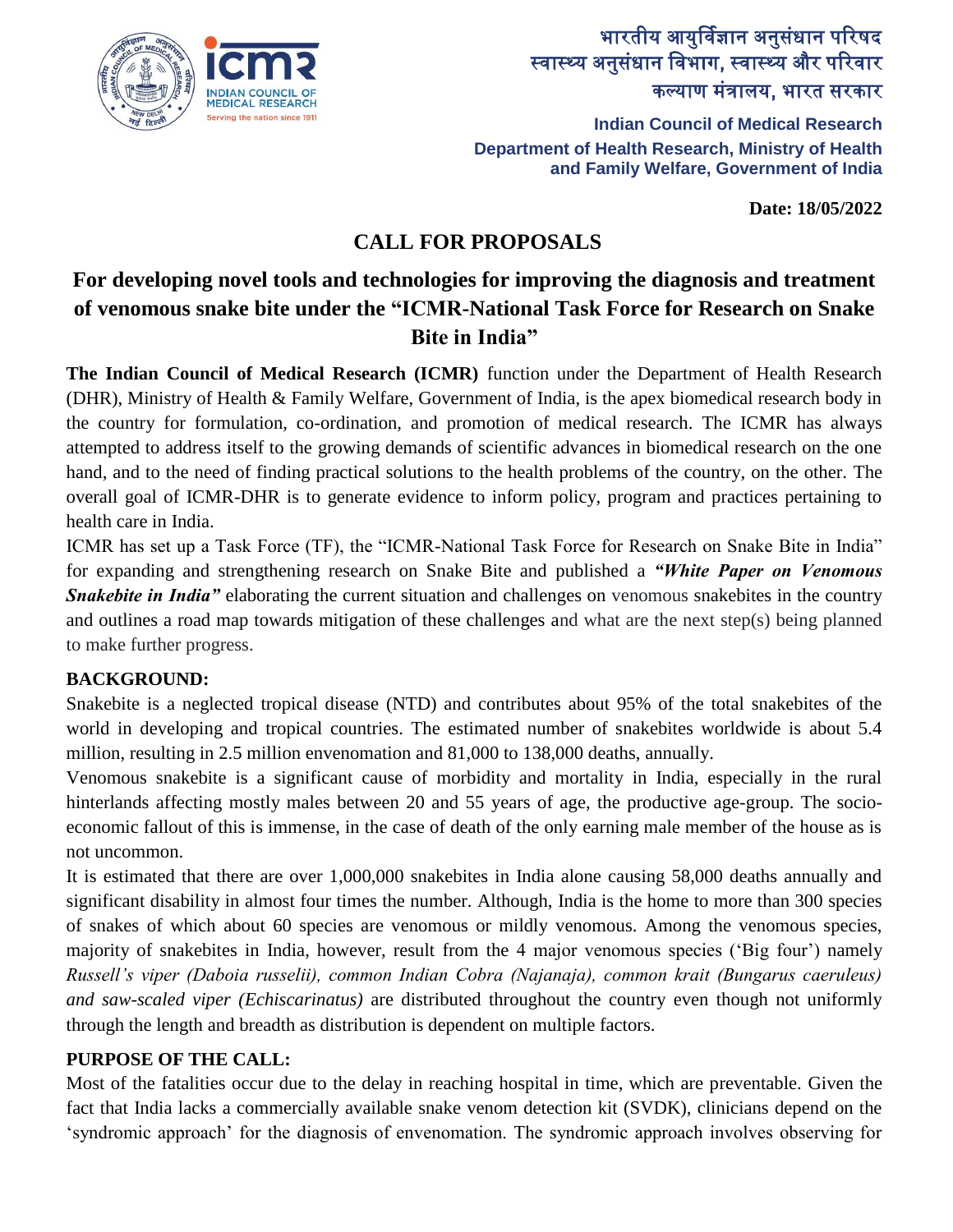

signs and symptoms along with blood tests, of which the whole blood clotting test is most commonly employed to diagnose viperidae bites, to decide as to whether there has been envenomation. It is only after envenomation is ascertained that **Anti-snake venom** (ASV) is infused, the only scientifically proven treatment for venomous snakebite.

Considering the issues related to snake bite problem in India, ICMR invites proposals for developing novel diagnostic tools and therapeutics agents to address the problem of snake bite on either of the following:

- 1. Development of novel diagnostic assays/kits for the detection of snake venom/ identification of the snake bites at species level.
- 2. Development of novel therapeutic agents to treat snake envenomation.
- 3. Development of improved anti-snake venom to neutralize snake envenomation of the Big 4 and anti-snake venom to neutralize snake envenomation of medically important snakes other that the Big 4.

### **WHO CAN APPLY:**

Any researcher/scientist who are a regular faculty in Govt. Medical Colleges/Research Institutes/Universities/Research and Development organization/recognized private Medical Colleges/Institutes/NGOs having well-established proof as principle/leading investigator in the development of novel diagnostic tools or therapeutic agents in the relevant areas at least, in 3 such project in the past.

#### **PROPOSALS WHICH WILL NOT FALL WITHIN THE SCOPE THIS CALL:**

- 1. Any R and D projects involving basic exploratory research having no immediate translational outcome will not be considered.
- 2. Foreign collaboration is not allowed under the call.
- 3. Any proposal with incomplete document will not be considered.

#### **DURATION OF PROJECT:** 36 months.

**FUNDING SUPPORT (GRANT):** Rs. 1.5 Cr. for each project.

#### **DATE FOR SUBMISSION OF PROPOSAL:**

| <b>Start Date</b> | 19/05/2022 | Time 9:00 a.m. |
|-------------------|------------|----------------|
|                   |            |                |

**End Date : 17/06/2022 Time 5:00 p.m.**

**HOW TO APPLY:** The full proposal should be submitted through ONLINE MODE ONLY. The steps to be followed for online submission are:

- 1. Open the ICMR Electronics Project Management System (ePMS) portal: [https://epms.icmr.org.in](https://epms.icmr.org.in/)
- 2. The project proposal submission is three steps process in ePMS
	- Step 1: PI Registration/Login
	- Step 2: Verify e-mail Id and complete/update PI Profile
	- Step 3: Apply for full proposal and then click submit new proposal.